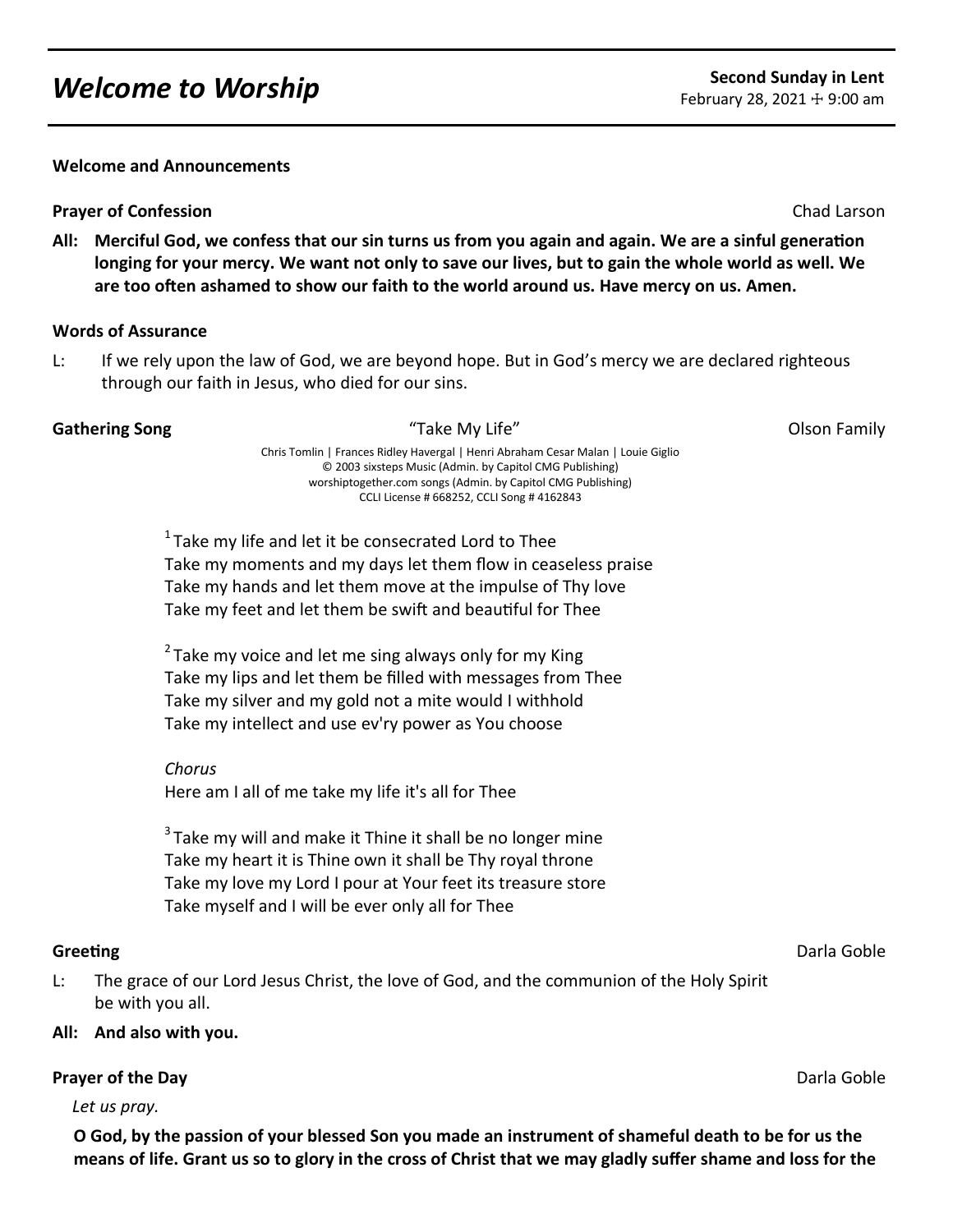### **sake of your Son, Jesus Christ, our Savior and Lord, who lives and reigns with you and the Holy Spirit, one God, now and forever. Amen.**

| <b>Musical Offering</b>  | "As the Winter Days Grow Longer"<br>Text: Mary Louise Bringle<br>Music: Welsh Melody | Charlotte Schuld      |
|--------------------------|--------------------------------------------------------------------------------------|-----------------------|
|                          | From All Creation Sings (New Hymn Supplement to Evangelical Lutheran Worship)        |                       |
| <b>Bible Story Video</b> | Chapter 16: The Beginning of the End (of the Kingdom of Israel)                      |                       |
| <b>Message</b>           | "The Beginning of the End (of the Kingdom of Israel)"                                | Pastor Karna Moskalik |
| <b>Offering</b>          |                                                                                      |                       |

 *Give by check, text (833-970-0714), online or mobile app — See DONATE on website: www.oslcstillwater.org*

### **Apostles' Creed** Andy Peterson

**I believe in God, the Father almighty, creator of heaven and earth.** 

**I believe in Jesus Christ, God's only Son, our Lord, who was conceived by the Holy Spirit, born of the virgin Mary, suffered under Pontius Pilate, was crucified, died, and was buried; he descended to the dead. On the third day he rose again; he ascended into heaven, he is seated at the right hand of the Father, and he will come to judge the living and the dead.** 

**I believe in the Holy Spirit, the holy catholic church, the communion of saints, the forgiveness of sins, the resurrection of the body, and the life everlasting. Amen.**

**Prayers** Rachel Sass

**Words of Institution** Pastor Karna Moskalik

# **Lord's Prayer**

**Our Father, who art in heaven, hallowed be thy name, thy kingdom come, thy will be done, on earth as it is in heaven. Give us this day our daily bread; and forgive us our trespasses, as we forgive those who trespass against us; and lead us not into temptation, but deliver us from evil. For thine is the kingdom, and the power, and the glory, forever and ever. Amen.** 

# **Holy Communion**

# **Birthday and Anniversary Blessings**

**Closing Song The Closing Song The Closing Song The Closing Song The Closing Song The Closing Song The Trump of T** Text: African American spiritual

 $1$  I want Jesus to walk with me; I want Jesus to walk with me; all along my pilgrim journey, Lord, I want Jesus to walk with me.

 $2$ In my trials, Lord, walk with me; in my trials, Lord, walk with me; when my heart is almost breaking, Lord, I want Jesus to walk with me.

 $3$  When I'm in trouble, Lord, walk with me; when I'm in trouble, Lord, walk with me; when my head is bowed in sorrow, Lord, I want Jesus to walk with me.